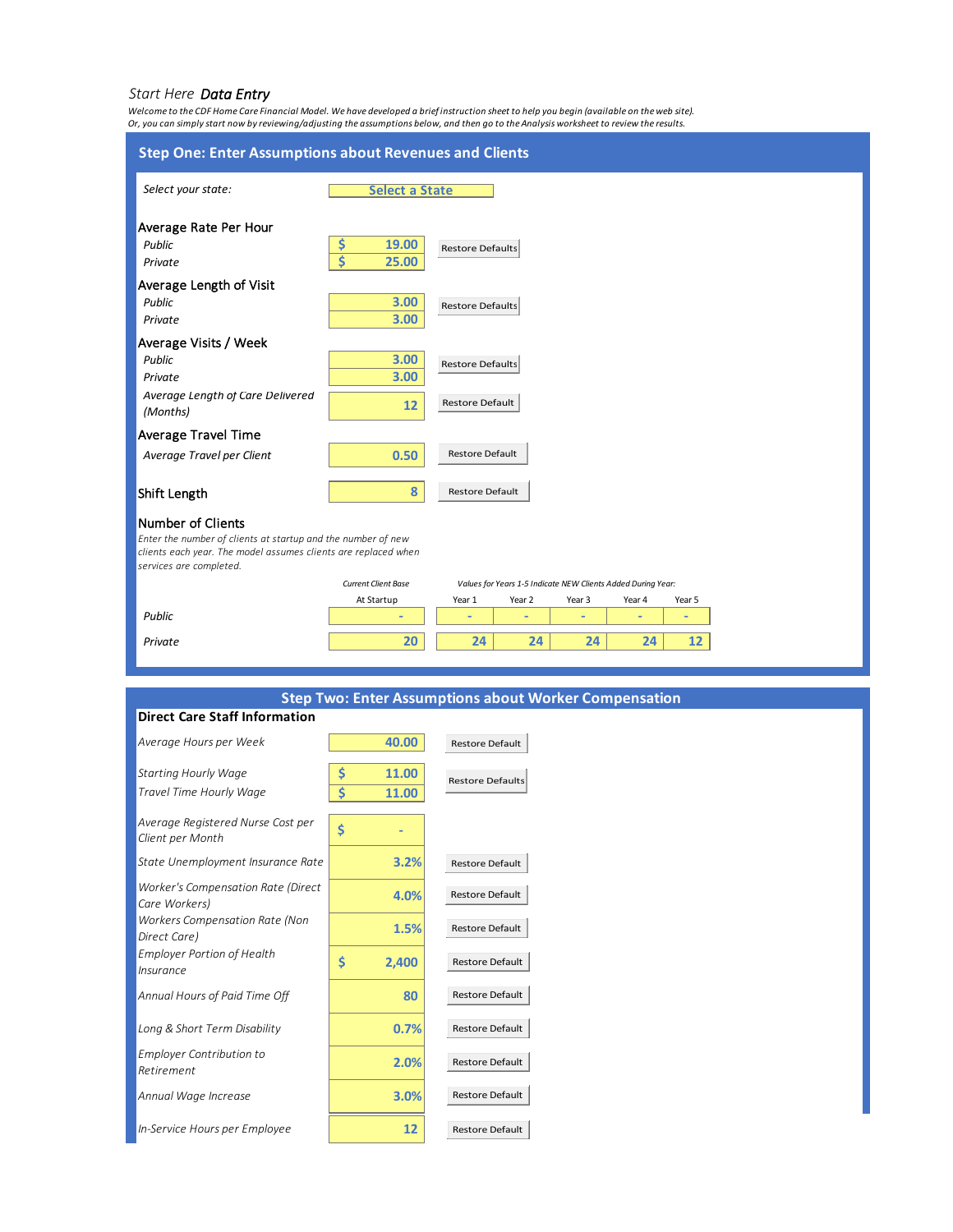| Indirect Staff Information                                 |              |                                                                        |
|------------------------------------------------------------|--------------|------------------------------------------------------------------------|
| <b>Executive Director Salary</b>                           | \$<br>85,000 | Restore Default                                                        |
| Office Staff Salary                                        | \$<br>45,000 | Restore Default                                                        |
| Coordinator Hourly Wage:                                   | \$<br>15.00  | <b>Restore Default</b>                                                 |
| Number of Direct Care Workers for<br>each Coordinator      | 25.00        | Restore Default                                                        |
| Number of Office Staff Required per<br><b>S1MM Revenue</b> | 1.00         | Restore Default                                                        |
| <b>Board of Directors</b>                                  |              |                                                                        |
| Number of Board Members                                    | 5.00         | <b>Restore Default</b>                                                 |
| Will Board Members be Paid?                                | m            |                                                                        |
| Days Accounts Payable                                      | 60.00        | Restore Default                                                        |
| Loan Principal                                             | 200,000      | Use arrows to<br>$\Delta$<br>$\overline{\phantom{a}}$<br>adjust amount |
| Loan Interest Rate                                         | 6.00%        |                                                                        |
| Loan Term (Years)                                          | 5.00         |                                                                        |
| Membership Fee                                             | 500.0<br>\$  |                                                                        |
| Initial Payment                                            | \$<br>50.0   |                                                                        |
| Months to pay off Membership Fee                           | 12           |                                                                        |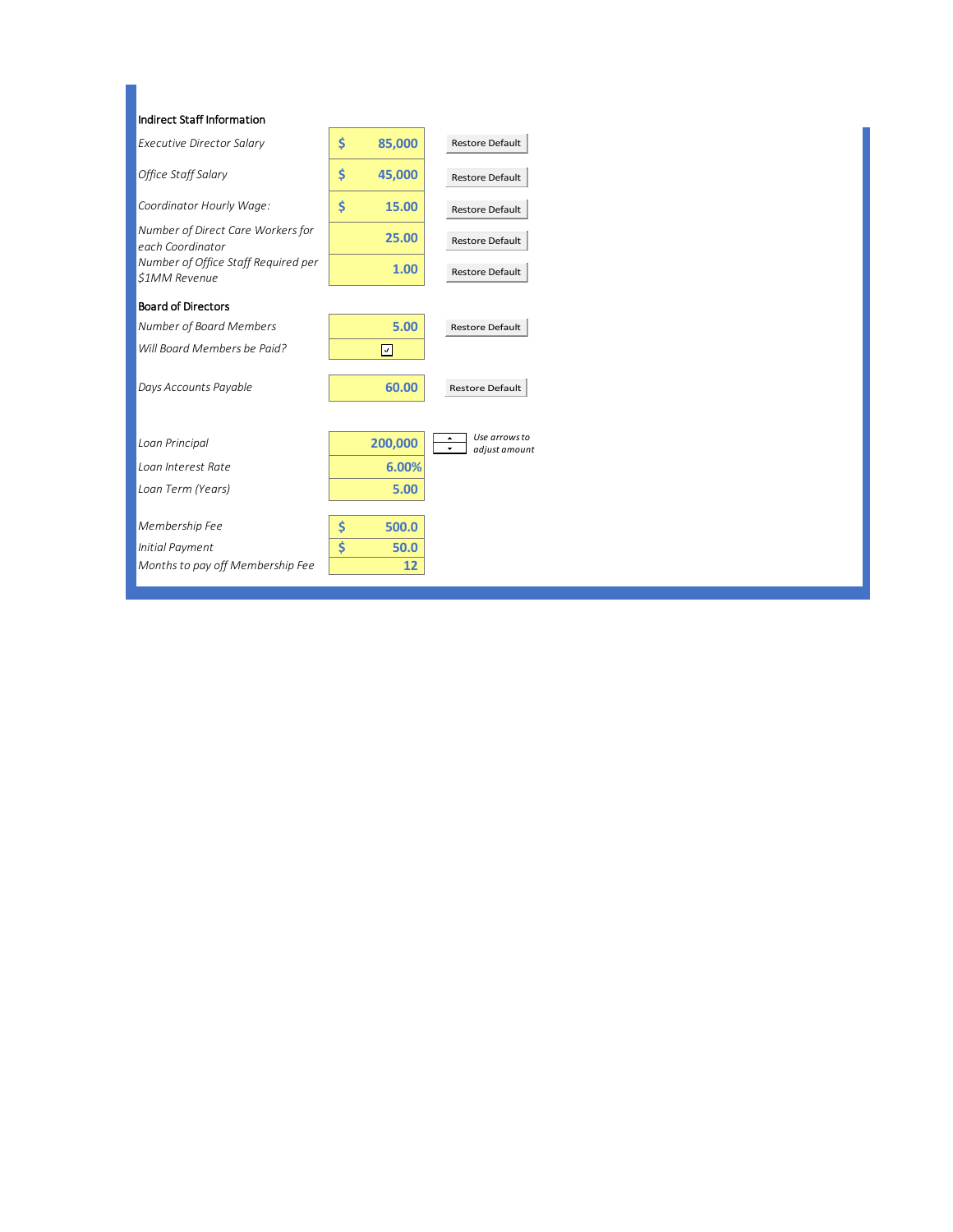## *View Analysis*

# **Breakdown of Direct Care Labor Costs**

| <b>Base Average Hourly Wage</b>                       | \$<br>11.00 | This is the wage the                                      |
|-------------------------------------------------------|-------------|-----------------------------------------------------------|
| <b>FICA</b>                                           | \$          | 0.84 The taxes the emplo                                  |
| Unemployment                                          | \$<br>0.30  | The taxes the emplo                                       |
| <b>Workers Compensation</b>                           | \$<br>0.44  | The fees employers<br>set by the state                    |
| <b>Health Insurance</b>                               | \$<br>1.15  | The total cost of the<br>number of hours wo               |
| Paid Time Off                                         | \$<br>0.42  | This is average houn                                      |
| <b>Disability Insurance</b>                           | \$<br>0.08  | The total cost of the<br>number of hours wo               |
| Retirement                                            | \$<br>0.22  | This is the cost of the                                   |
| Overtime                                              | \$<br>0.39  | <b>Managing overtime</b><br>model assumes it is           |
| <b>Fully Loaded Hourly Wage</b>                       | \$<br>14.84 | This is the total aven                                    |
| <b>Average Bill Rate</b>                              | \$<br>21.34 | This is the Average F<br>public versus private            |
| <b>Funds Available to Cover the Indirect</b><br>Costs | \$<br>6.50  | The funds the Agend<br>costs is the secret to<br>success. |

| <b>Break-Even Analysis</b>                                                                                                         |         |
|------------------------------------------------------------------------------------------------------------------------------------|---------|
| Based on the estimated amount a client is charged and<br>the estimated cost of paying direct care workers, the<br>Gross Margin is: | 30%     |
| Based on the estimated cost of running the agency<br>(including debt payments), the firm has annual total<br>Indirect Costs of:    | 198,708 |
| Given these costs, to breakeven (for the agency to<br>cover its costs, you must have sales of:                                     | 653,416 |
| The typical client will generate total annual revenues<br>of:                                                                      | 9,980   |
| In order to break even, the agency needs to have at<br>least this number of clients:                                               |         |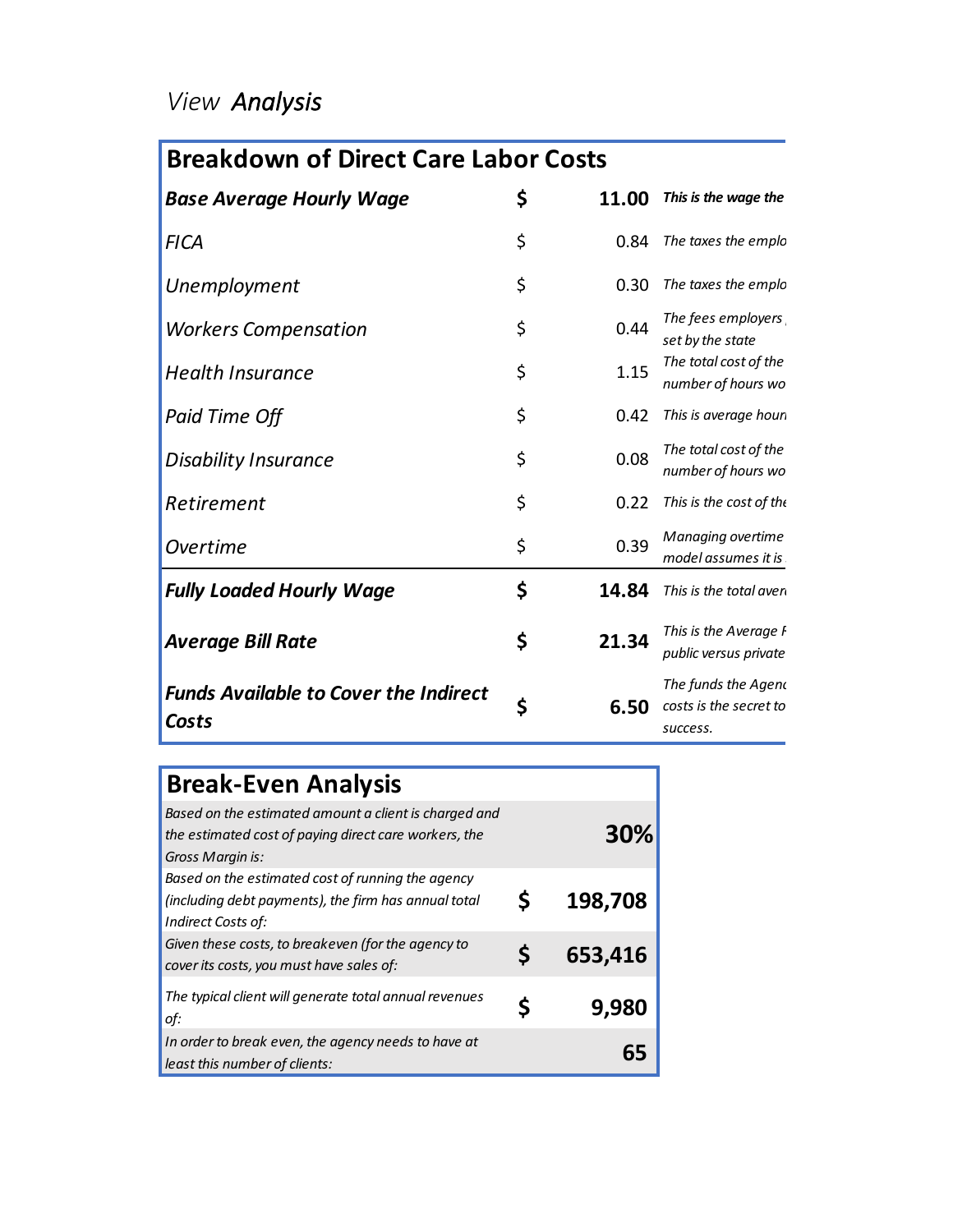## **Financial Pro Formas & Adjustments**

**Initial Loan for Startup**

*(Use the arrows to change this variable)* 

| 200.000 |  |
|---------|--|
|         |  |

## **Cash at the end of year**

*(This number cannot go negative)* **Days Cash on Hand**

*(30 days is reccomended)* **95 1**

# **Total Public Clients**

*(Use the arrows to change this variable)*

## **Total Private Clients**

*(Use the arrows to change this variable)*

## **Total Clients**

| <b>At Startup</b> | Year 1 |
|-------------------|--------|
| 195,766           | 1,052  |
| 95                | 1      |



| 20 |  | 24 |
|----|--|----|
|    |  |    |
|    |  |    |

| <b>Income Statement Pro Forma</b>      | At Startup | Year 1    |
|----------------------------------------|------------|-----------|
| <b>Revenues</b>                        |            |           |
| Public Programs                        |            |           |
| Private Pay                            |            | 385,803   |
| <b>Total Revenues</b>                  |            | 385,803   |
|                                        |            |           |
| <b>Expenses</b>                        |            |           |
| <b>Direct Expenses</b>                 |            |           |
| <b>Total Direct Care Wages</b>         |            | 206,088   |
| <b>Total Direct Care Benefits</b>      |            | 62,390    |
| <b>Total Direct Costs</b>              |            | 268,478   |
|                                        |            |           |
| <b>Gross Margin</b>                    |            | 117,325   |
|                                        |            |           |
| <b>Indirect Expenses</b>               |            |           |
| Indirect Salary & Benefits             |            | 127,386   |
| Other Expenses                         |            | 60,284    |
| Earnings Before Interest, Taxes (EBIT) |            | (70, 345) |
|                                        |            |           |
| Interest Expense                       |            | 11,038    |
| <b>Provision for Income Taxes</b>      |            |           |
| <b>Net Income</b>                      |            | (81, 383) |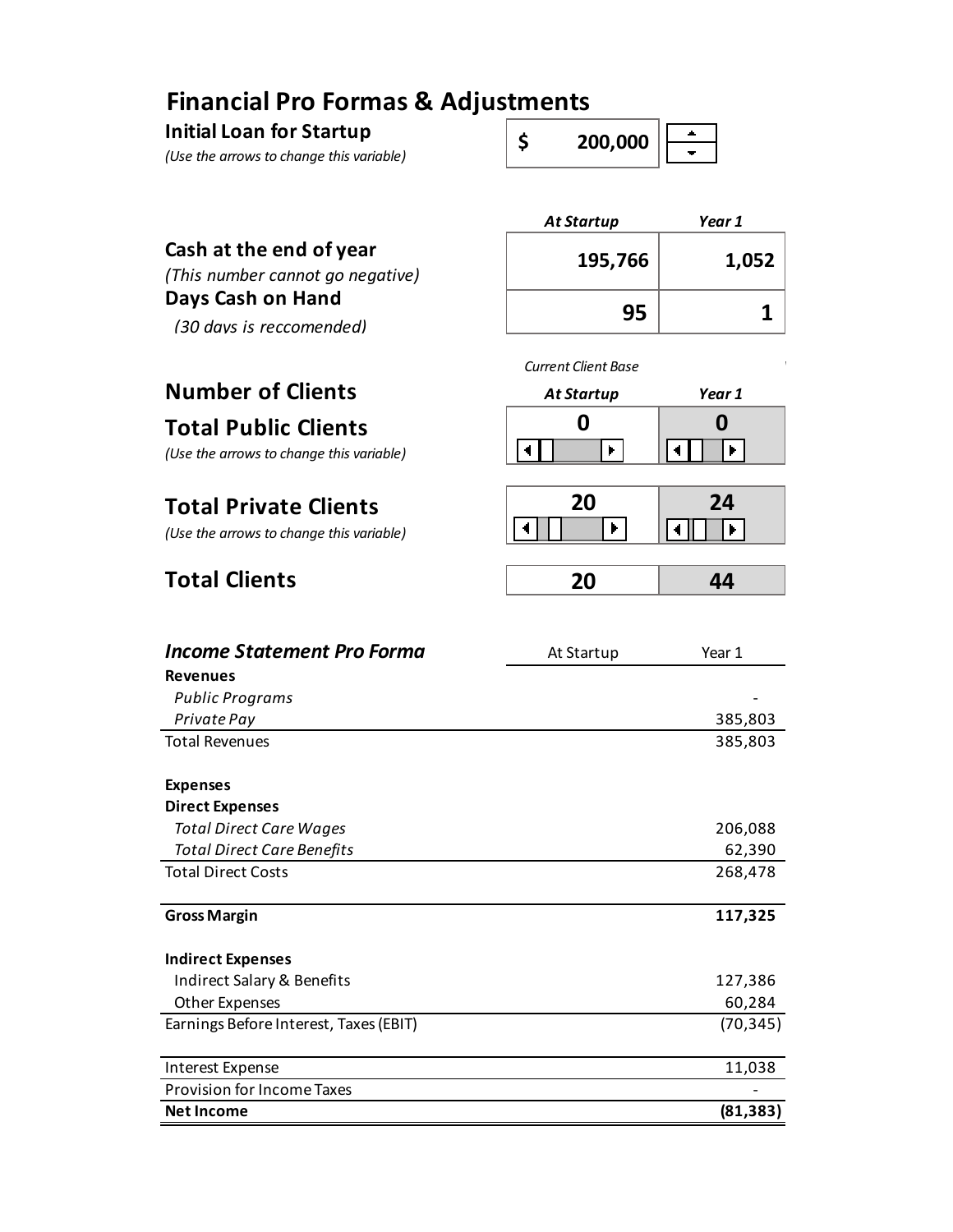| <b>Statement of Cash Flows Pro Forma</b>       |            |
|------------------------------------------------|------------|
| Net Cash Flows from Operations                 | (162, 883) |
| Net Cash Flows from Investments                | 0          |
| Net Cash Flows from Financing                  | (31,831)   |
| Net Change in Cash                             | (194, 713) |
| <b>Balance Sheet Pro Forma</b> (End of Period) |            |
| Cash                                           | 1,052      |
| <b>Other Current Assets</b>                    | 85,734     |
| <b>Fixed Assets</b>                            | 0          |
|                                                |            |
| <b>Total Assets</b>                            | 86,786     |
| <b>Current Liabilities</b>                     | 37,542     |
| <b>Noncurrent Liabilities</b>                  | 127,098    |
| Total Liabilities                              | 164,639    |
| Member Capital Stock                           | 3,530      |
| <b>Retained Earnings</b>                       | (81, 383)  |
| <b>Total Equity</b>                            | (77, 853)  |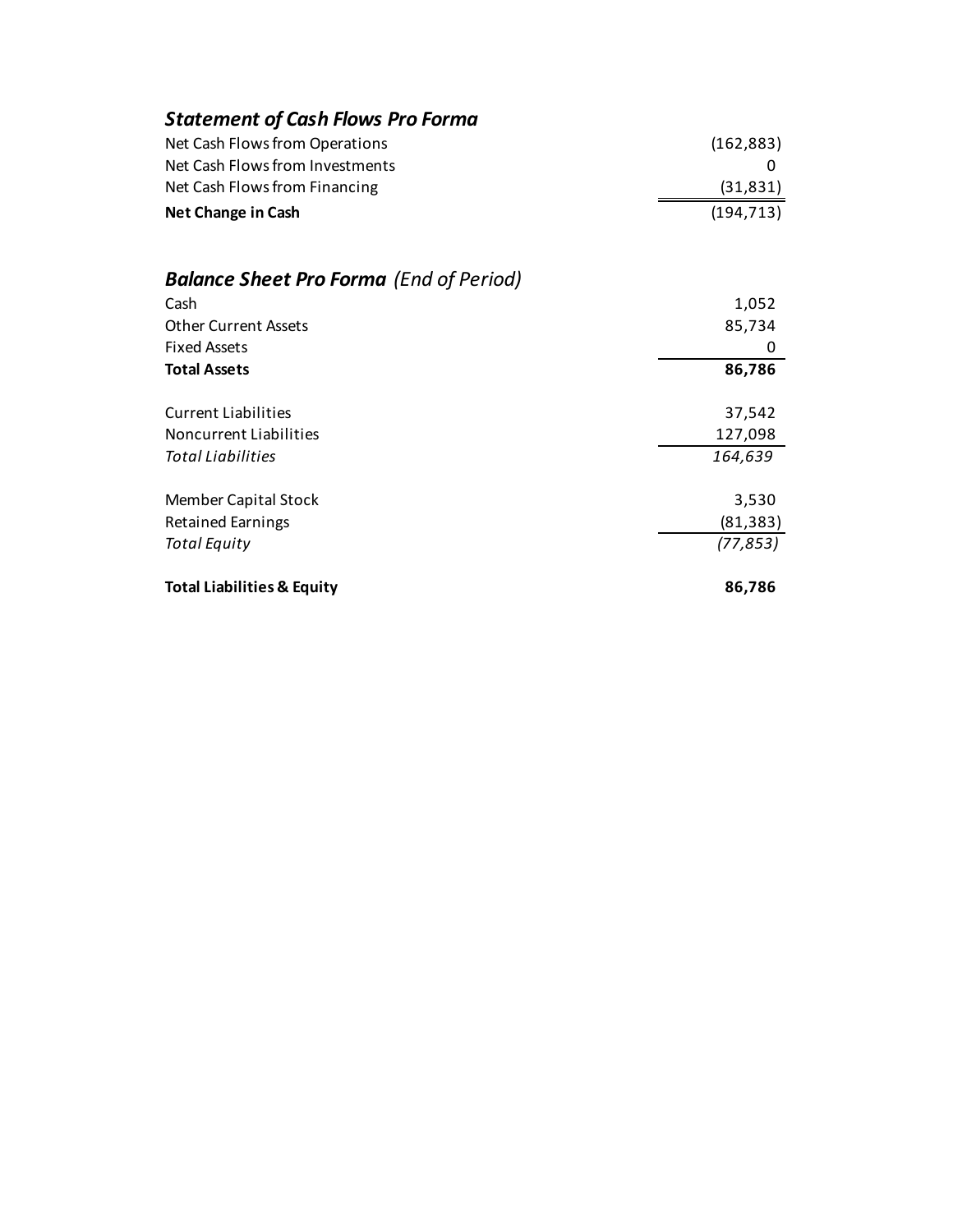### worker is paid

*The reaps to Medicare and Social Security* 

*The rederal and State Unemployment* 

pay for Workers Compensation Insurance. The rate is often

*The total cost of the Employer's portion of Health Insurance divided by the total*  rked.

*This is average hourly cost of providing paid time off for aides*

*The total cost of the Employer's portion of Disability Insurance divided by the total*  rked.

*This is the cost of the Employer's contribution to the workers retirement plan*

*is critical because it often cannot be billed to a client, this model assumes it is 3.5% of wages.*

*This is the total average cost of an hour's work.*

*Tate your customers pay based upon the proportion that are* 

*The funds the Agency has available to cover all of its costs. Managing indirect costs is the secret to providing a quality job and ensuring long term business*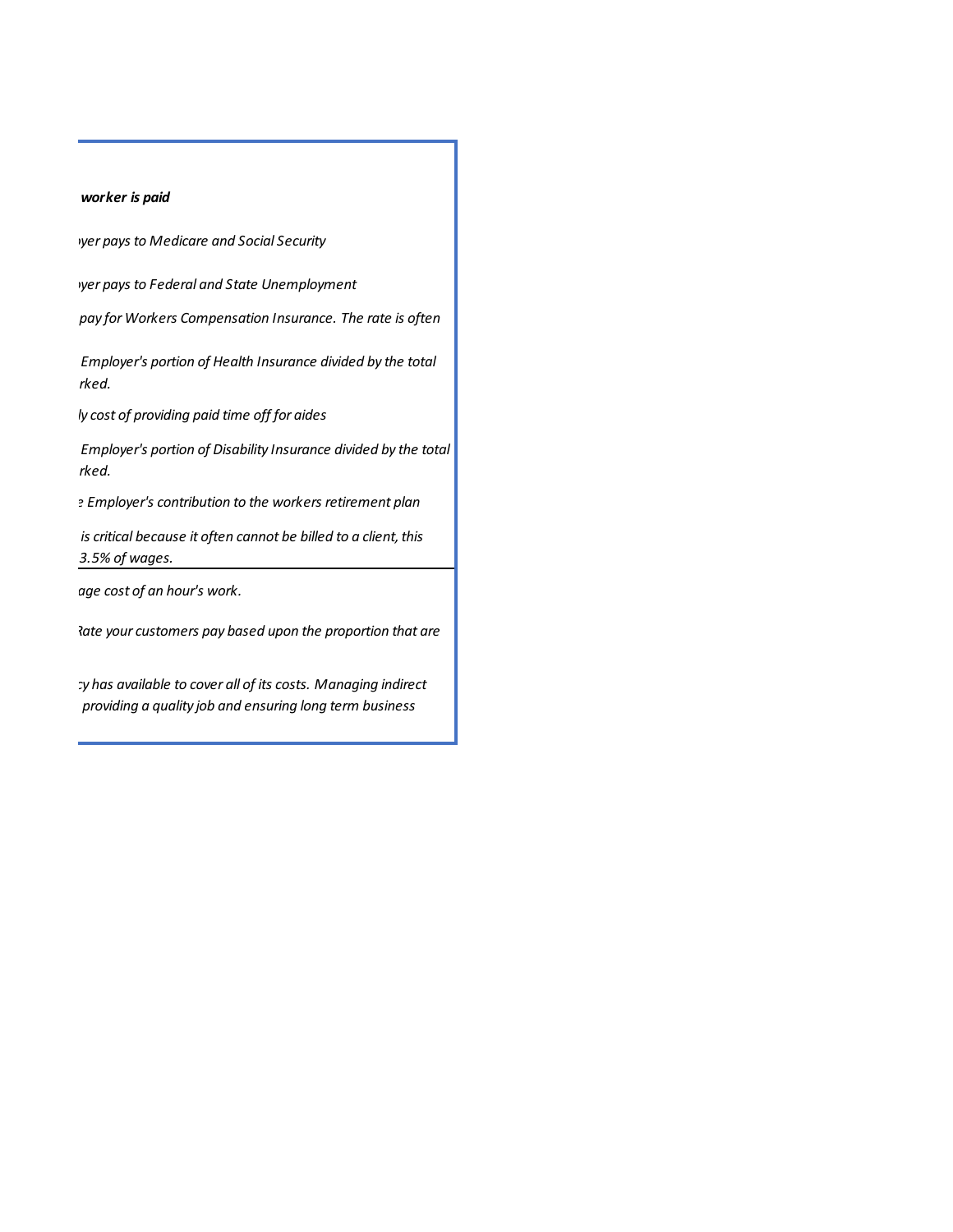| Year 2    | Year 3     | Year 4     | Year 5    |
|-----------|------------|------------|-----------|
| (75, 432) | (109, 743) | (102, 579) | (41, 946) |
| (36)      | (40)       | (30)       | (11)      |

*Values for Years 1-5 Indicate NEW Clients Added During Year:*

| Year 2 | Year 3 | Year 4 | Year 5 |
|--------|--------|--------|--------|
|        |        | 0      |        |
|        | ŀ      | Þ.     | n.     |
| 24     | 24     | 24     | 12     |
|        | ь      | ┣      |        |
|        |        |        |        |
| 68     | 92     | 116    | 128    |



| Year 2  | Year 3  | Year 4    | Year 5    | Year 1 |
|---------|---------|-----------|-----------|--------|
|         |         |           |           |        |
|         |         |           |           | 0%     |
| 666,387 | 946,971 | 1,227,555 | 1,432,148 | 100%   |
| 666,387 | 946,971 | 1,227,555 | 1,432,148 | 100%   |
|         |         |           |           |        |
|         |         |           |           |        |
|         |         |           |           |        |
| 355,970 | 505,852 | 655,734   | 765,022   | 53%    |
| 107,765 | 153,140 | 198,514   | 231,600   | 16%    |
| 463,734 | 658,991 | 854,248   | 996,622   | 70%    |
|         |         |           |           |        |
| 202,653 | 287,980 | 373,307   | 435,525   | 30%    |
|         |         |           |           |        |
|         |         |           |           |        |
| 148,282 | 169,178 | 190,075   | 205,312   | 33%    |
| 42,123  | 59,859  | 77,595    | 90,527    | 16%    |
| 12,248  | 58,942  | 105,637   | 139,686   | $-18%$ |
|         |         |           |           |        |
| 8,857   | 6,542   | 4,083     | 1,473     | 3%     |
| 1,189   | 7,860   | 15,233    | 20,732    | 0%     |
| 2,202   | 44,541  | 86,321    | 117,481   | $-21%$ |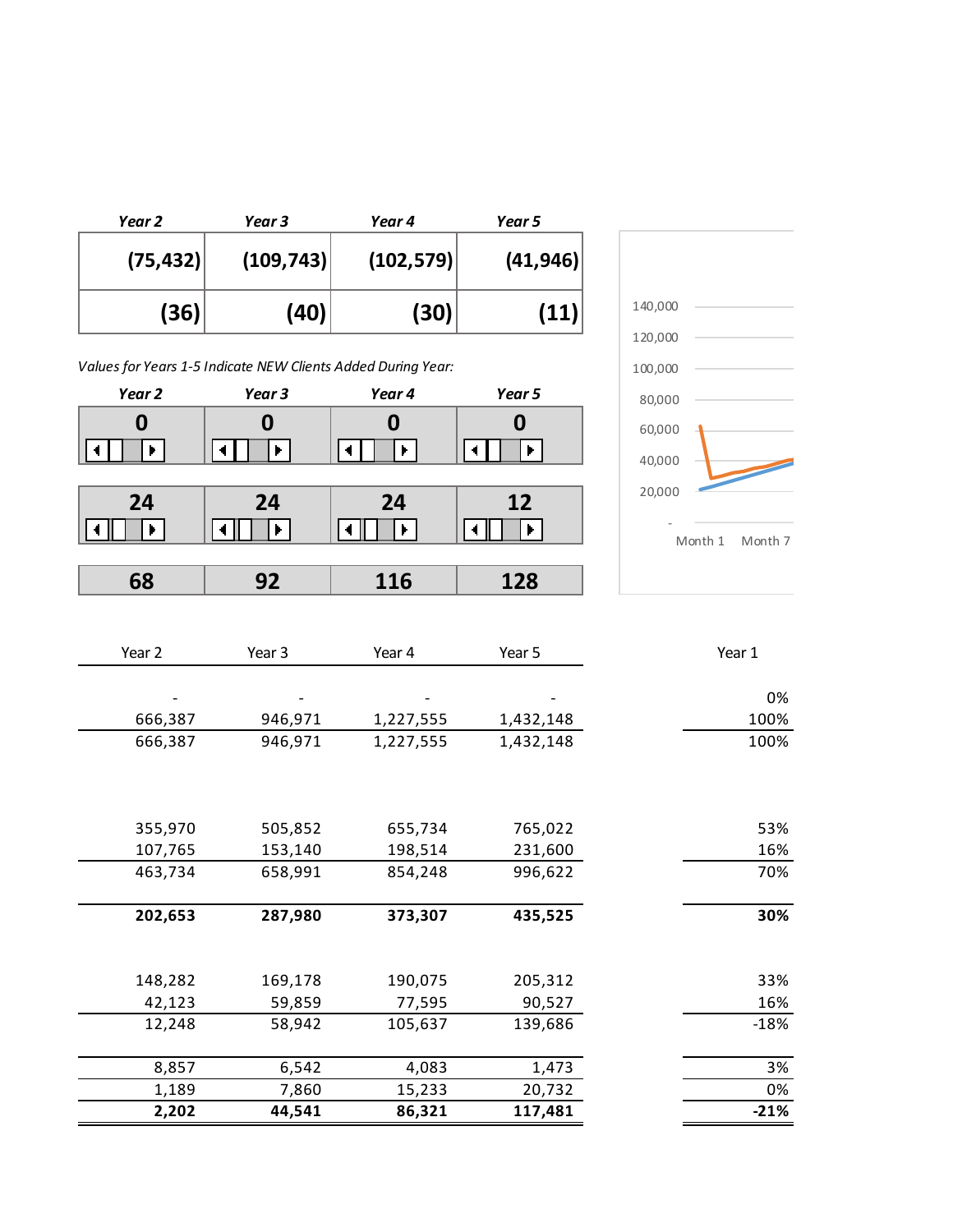| (44, 562) | (2, 223)<br>39,557 |            | 94,099    |
|-----------|--------------------|------------|-----------|
|           | 0                  |            |           |
| (31,923)  | (32,087)           | (32,394)   | (33,465)  |
| (76, 485) | (34, 310)          | 7,163      | 60,634    |
|           |                    |            |           |
|           |                    |            |           |
|           |                    |            |           |
| (75, 432) | (109, 743)         | (102, 579) | (41, 946) |
| 132,498   | 179,262            | 226,026    | 249,408   |
| 0         | 0                  | 0          | O         |
| 57,066    | 69,519             | 123,447    | 207,462   |
|           |                    |            |           |
| 39,857    | 42,315             | 44,925     | 0         |
| 87,241    | 44,925             | O          | 0         |
| 127,098   | 87,241             | 44,925     | 0         |
|           |                    |            |           |
| 9,149     | 16,919             | 26,841     | 38,301    |
| (79,181)  | (34, 641)          | 51,680     | 169,161   |
| (70, 032) | (17, 721)          | 78,521     | 207,462   |
|           |                    |            |           |
|           |                    |            |           |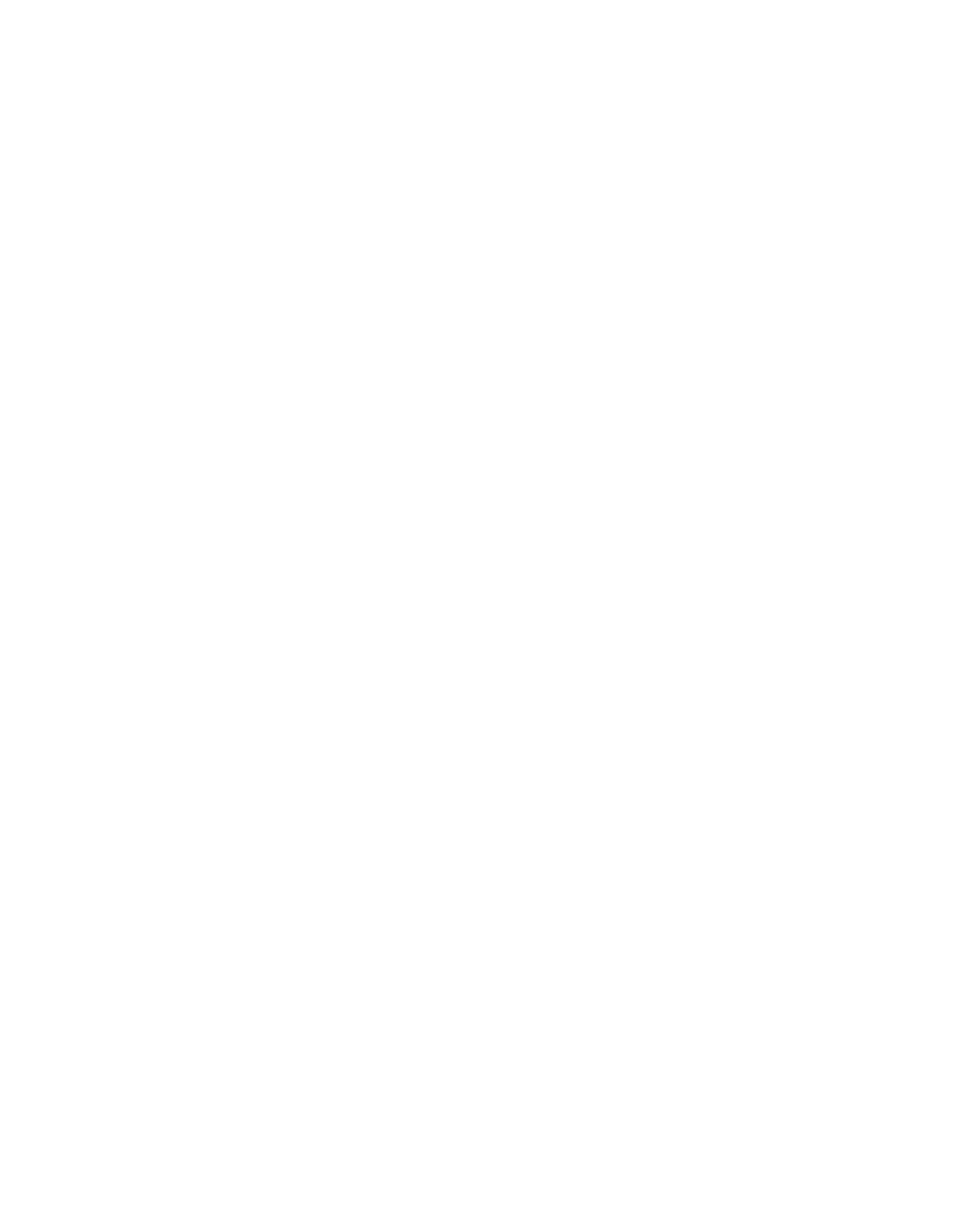

| Year 2 | Year 3       | Year 4 | Year 5 |  |
|--------|--------------|--------|--------|--|
|        |              |        |        |  |
| 0%     | 0%           | 0%     | 0%     |  |
| 100%   | 100%         | 100%   | 100%   |  |
| 100%   | 100%<br>100% |        | 100%   |  |
|        |              |        |        |  |
|        |              |        |        |  |
|        |              |        |        |  |
| 53%    | 53%          | 53%    | 53%    |  |
| 16%    | 16%          | 16%    | 16%    |  |
| 70%    | 70%          | 70%    | 70%    |  |
|        |              |        |        |  |
| 30%    | 30%          | 30%    | 30%    |  |
|        |              |        |        |  |
|        |              |        |        |  |
| 22%    | 18%          | 15%    | 14%    |  |
| 6%     | 6%           | 6%     | 6%     |  |
| 2%     | 6%           | 9%     | 10%    |  |
|        |              |        |        |  |
| 1%     | 1%           | 0%     | 0%     |  |
| 0%     | 1%           | 1%     | 1%     |  |
| 0%     | 5%           | 7%     | 8%     |  |